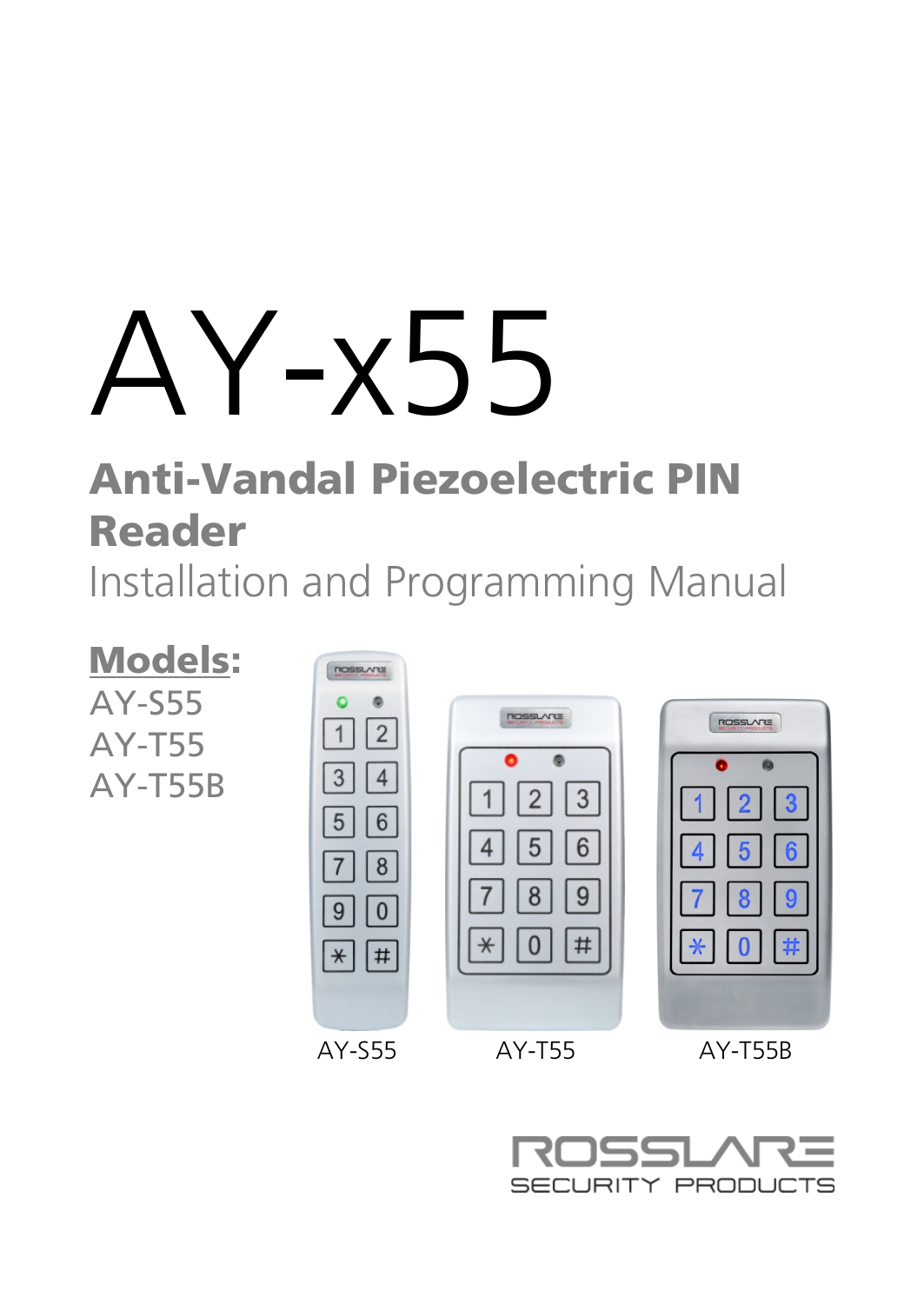# Copyright © 2013 by Rosslare. All rights reserved.

This manual and the information contained herein are proprietary to ROSSLARE ENTERPRISES LIMITED and/or its related companies and/or subsidiaries' (hereafter: "ROSSLARE"). Only ROSSLARE and its customers have the right to use the information.

No part of this manual may be re-produced or transmitted in any form or by any means, electronic or mechanical, for any purpose, without the express written permission of ROSSLARE.

ROSSLARE owns patents and patent applications, trademarks, copyrights, or other intellectual property rights covering the subject matter in this manual.

TEXTS, IMAGES, AND ILLUSTRATIONS INCLUDING THEIR ARRANGEMENT IN THIS DOCUMENT ARE SUBJECT TO THE PROTECTION OF COPYRIGHT LAWS AND OTHER LEGAL RIGHTS WORLDWIDE. THEIR USE, REPRODUCTION, AND TRANSMITTAL TO THIRD PARTIES WITHOUT EXPRESS WRITTEN PERMISSION MAY RESULT IN LEGAL PROCEEDINGS.

The furnishing of this manual to any party does not give that party or any third party any license to these patents, trademarks, copyrights or other intellectual property rights, except as expressly provided in any written agreement of ROSSLARE.

ROSSLARE reserves the right to revise and change this document at any time, without being obliged to announce such revisions or changes beforehand or after the fact.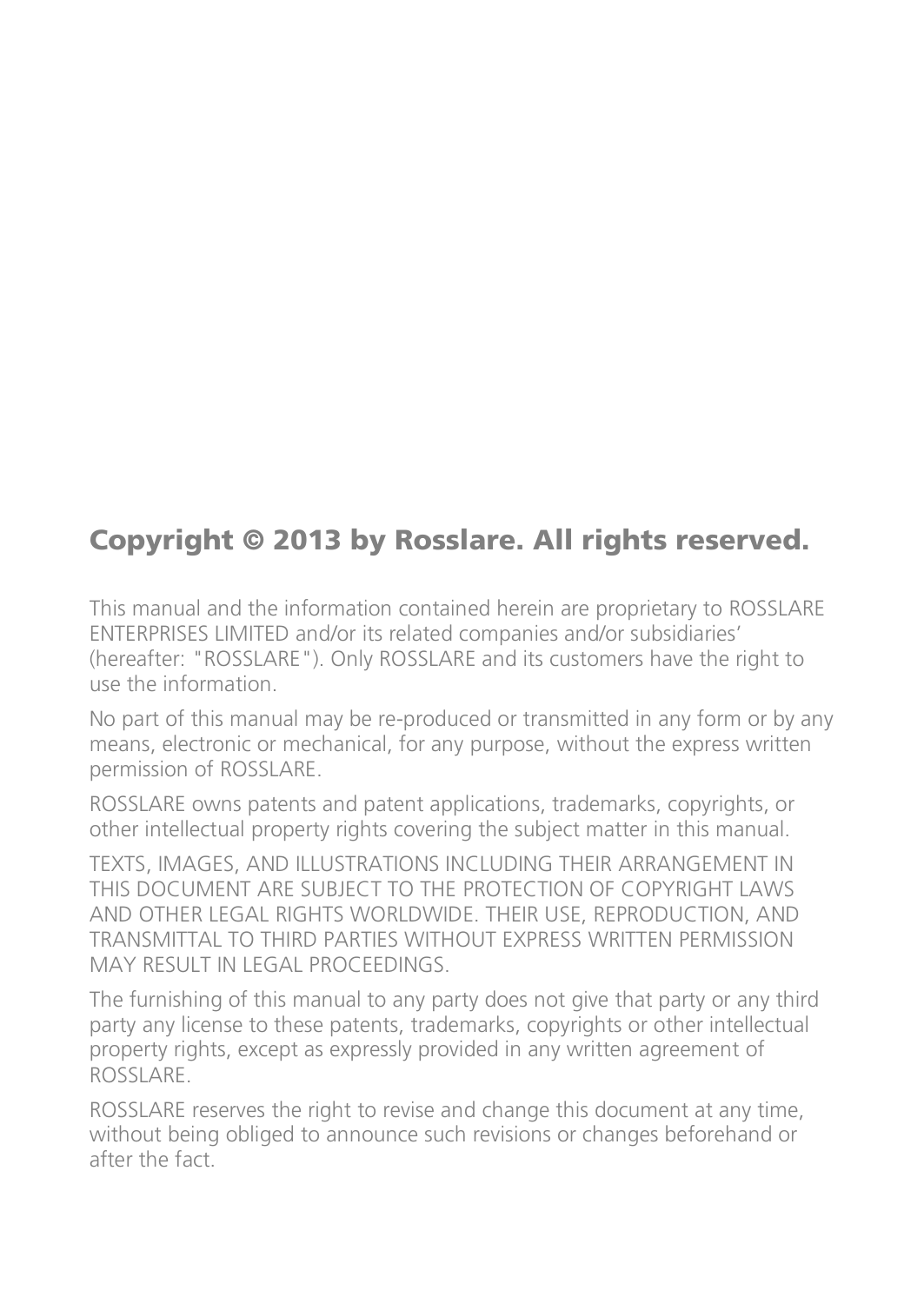# Table of Contents

| 1.    |  |
|-------|--|
| 1.1   |  |
| 1.2   |  |
| 1.3   |  |
| 2.    |  |
| 3.    |  |
| 3.1   |  |
| 3.2   |  |
| 4.    |  |
| 4.1   |  |
| 4.2   |  |
| 4.2.1 |  |
| 422   |  |
| 4.2.3 |  |
| 4.2.4 |  |
| 4.2.5 |  |
| 4.3   |  |
| 4.4   |  |
| 4.5   |  |
| А.    |  |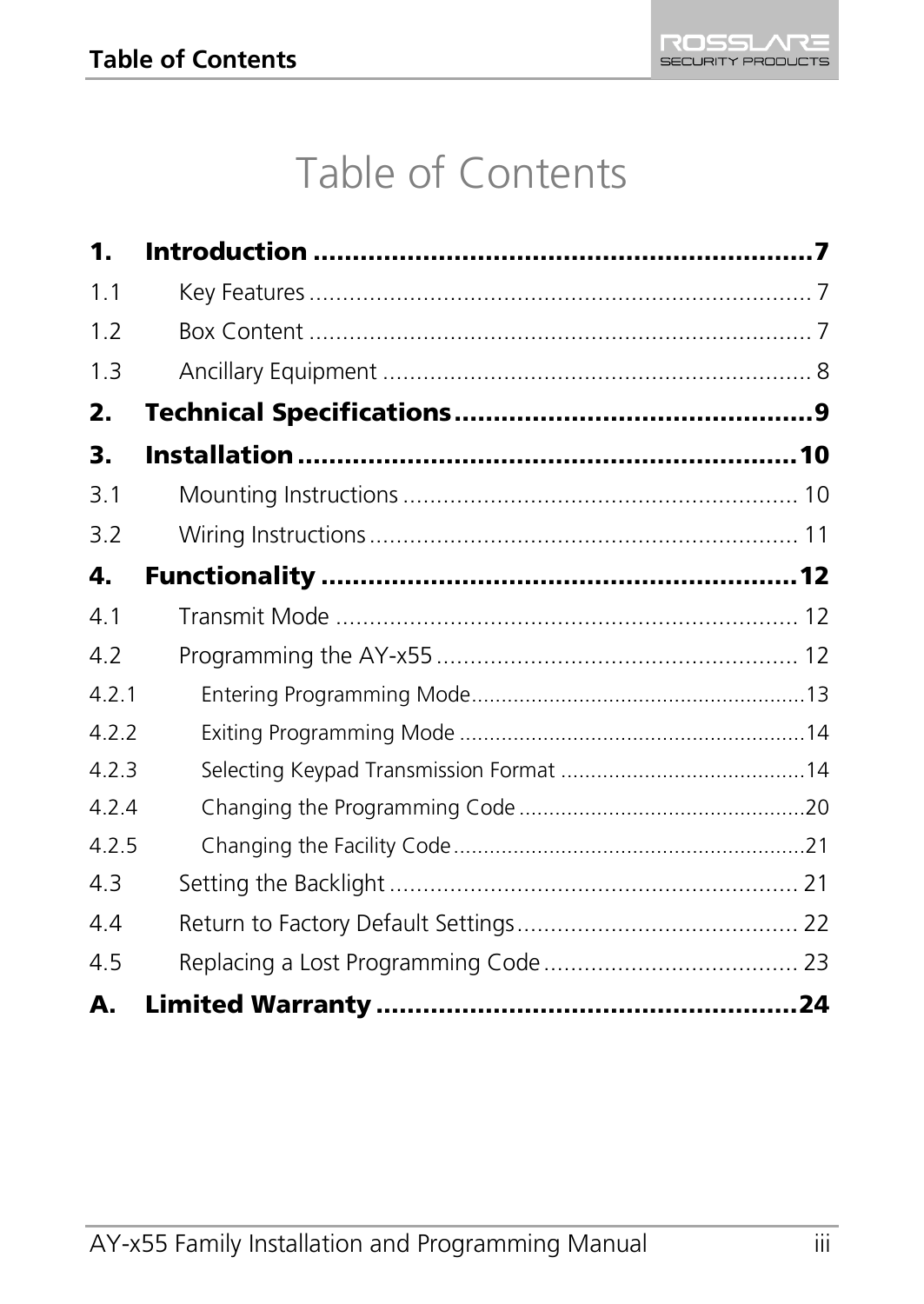# List of Figures

|--|--|--|--|--|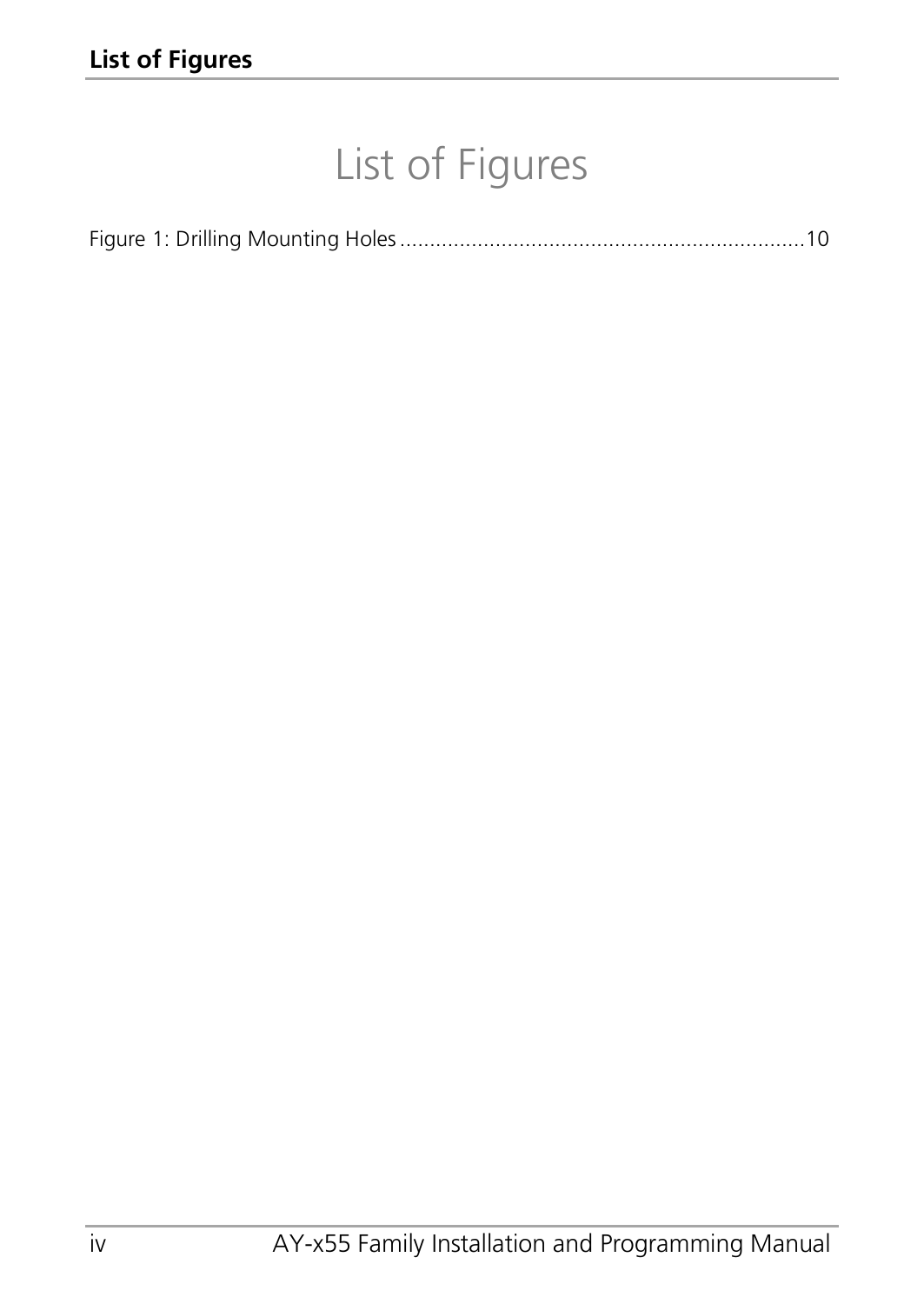# List of Tables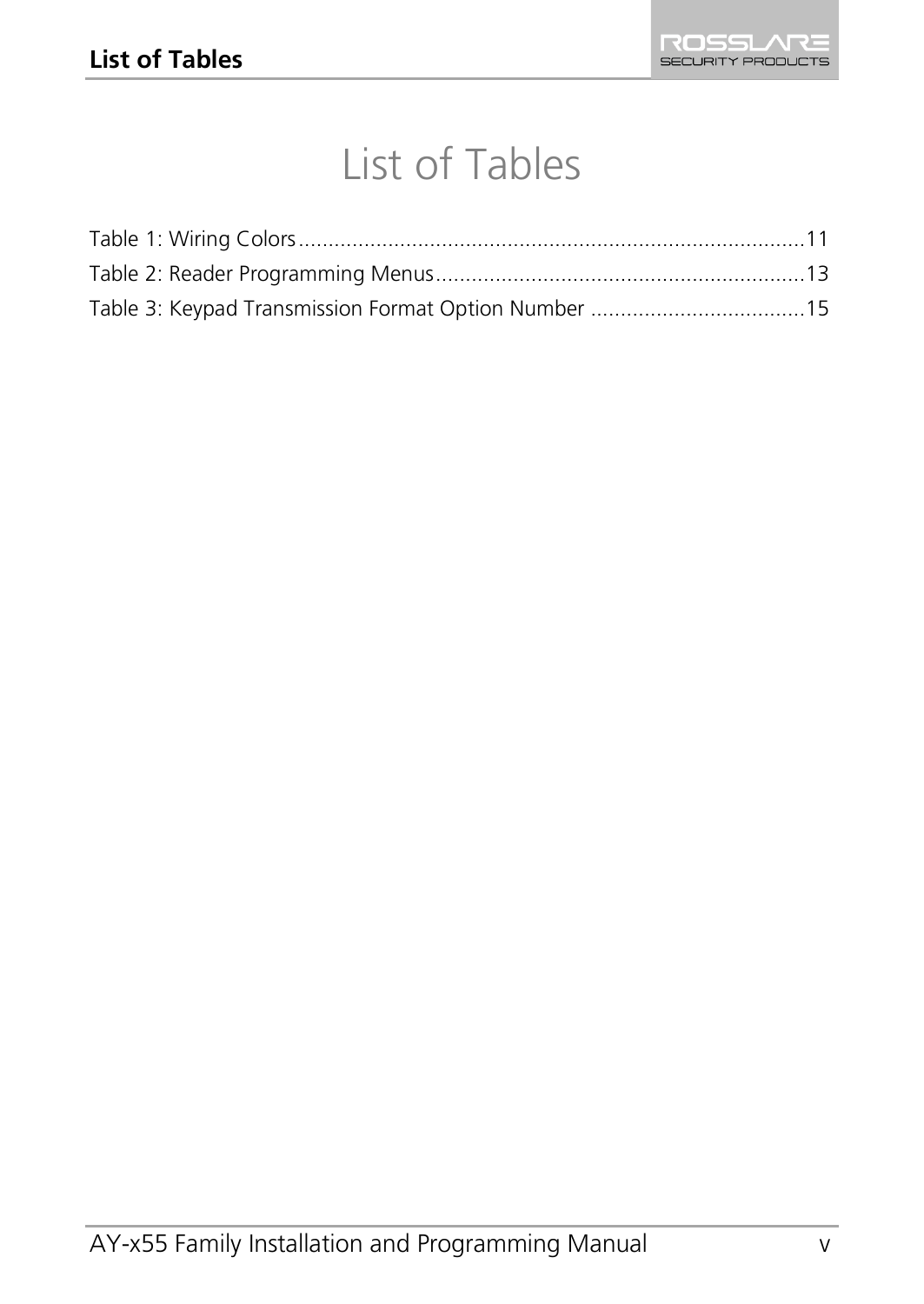# Notice and Disclaimer

This manual's sole purpose is to assist installers and/or users in the safe and efficient installation and usage of the system and/or product, and/or software described herein.

#### BEFORE ATTEMPTING TO INSTALL AND/OR USE THE SYSTEM, THE INSTALLER AND THE USER MUST READ THIS MANUAL AND BECOME FAMILIAR WITH ALL SAFETY REQUIREMENTS AND OPERATING PROCEDURES.

- The system must not be used for purposes other than those for which it was designed.
- The use of the software associated with the system and/or product, if applicable, is subject to the terms of the license provided as part of the purchase documents.
- ROSSLARE exclusive warranty and liability is limited to the warranty and liability statement provided in an appendix at the end of this document.
- This manual describes the maximum configuration of the system with the maximum number of functions, including future options. Therefore, not all functions described in this manual may be available in the specific system and/or product configuration you purchased.
- **Incorrect operation or installation, or failure of the user to effectively** maintain the system, relieves the manufacturer (and seller) from all or any responsibility for consequent noncompliance, damage, or injury.
- The text, images and graphics contained in the manual are for the purpose of illustration and reference only.
- All data contained herein subject to change without prior notice.
- In no event shall manufacturer be liable for any special, direct, indirect, incidental, consequential, exemplary or punitive damages (including, without limitation, any and all damages from business interruption, loss of profits or revenue, cost of capital or loss of use of any property or capital or injury).
- All graphics in this manual are for reference only, some deviation between the image(s) and the actual product may occur.
- All wiring diagrams are intended for reference only, the photograph or graphic of the PCB(s) are intended for clearer illustration and understanding of the product and may differ from the actual PCB(s).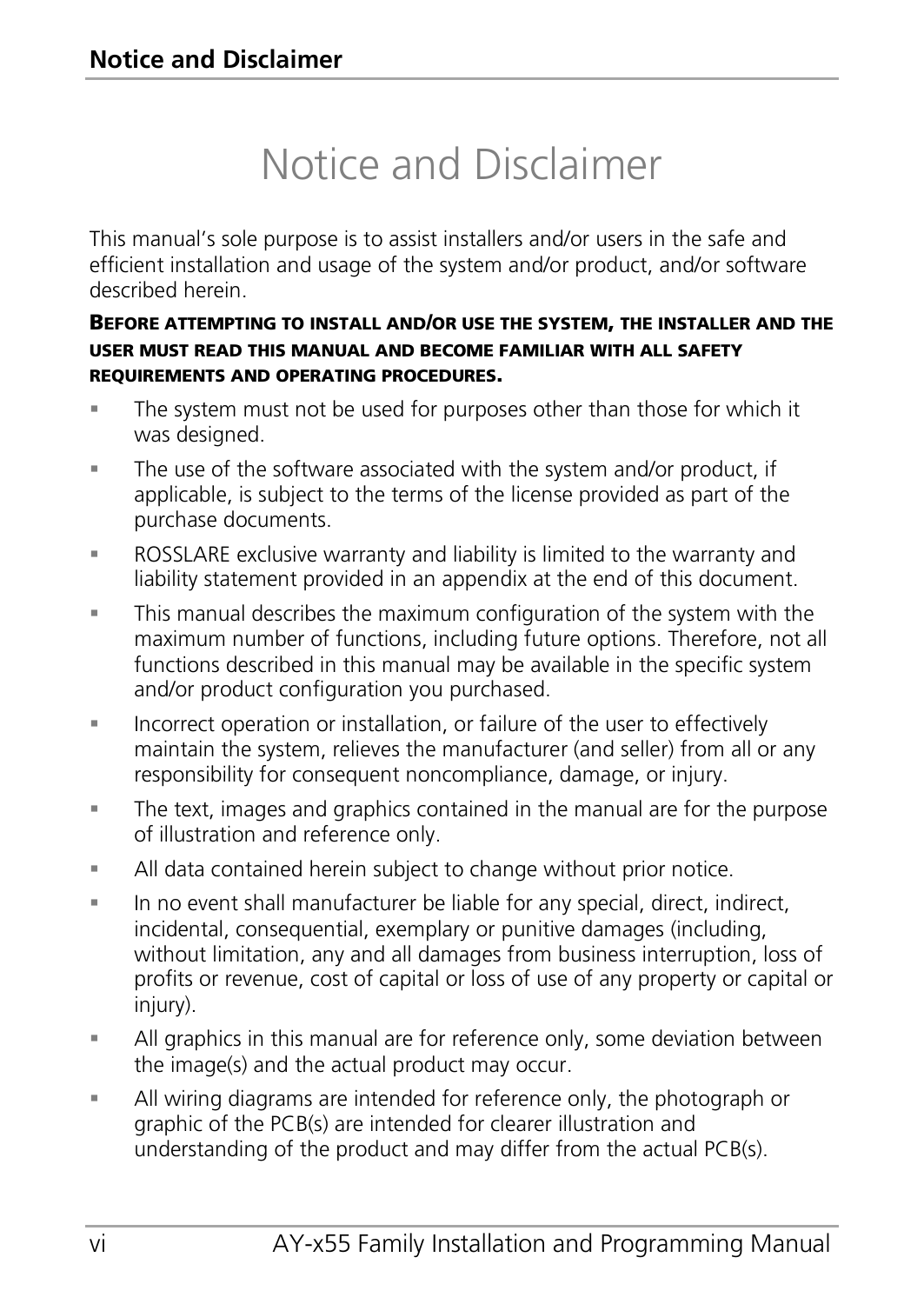# <span id="page-6-0"></span>1. Introduction

The AY-x55 Family is a series is a vandal resistant programmable piezoelectric reader family that includes the AY-S55, AY-T55 and AY-T55B models.

The AY-x55 supports multiple keypad formats providing a high level of compatibility and connectivity with host controllers. The keypad can be programmed to output eight different data formats.

# <span id="page-6-1"></span>1.1 Key Features

The key features for the AYC-Q65 are:

- Built-in high sensitivity piezoelectric keypad
- Programmable backlit keypad (AY-T55B only)
- Programmable keypad transmission format
- Built-in case and back tamper
- **Tamper output and LED control Input**
- Programmable Facility code
- Two tri-colored LEDs
- **Internal buzzer provides audible interface feedback**

# <span id="page-6-2"></span>1.2 Box Content

Before beginning, verify that all of the following is in the box. If anything is missing, please report the discrepancy to your nearest Rosslare office.

- AY-x55 access control unit
- **Mounting template**
- $\blacksquare$  Installation kit
- **Installation and operating instructions**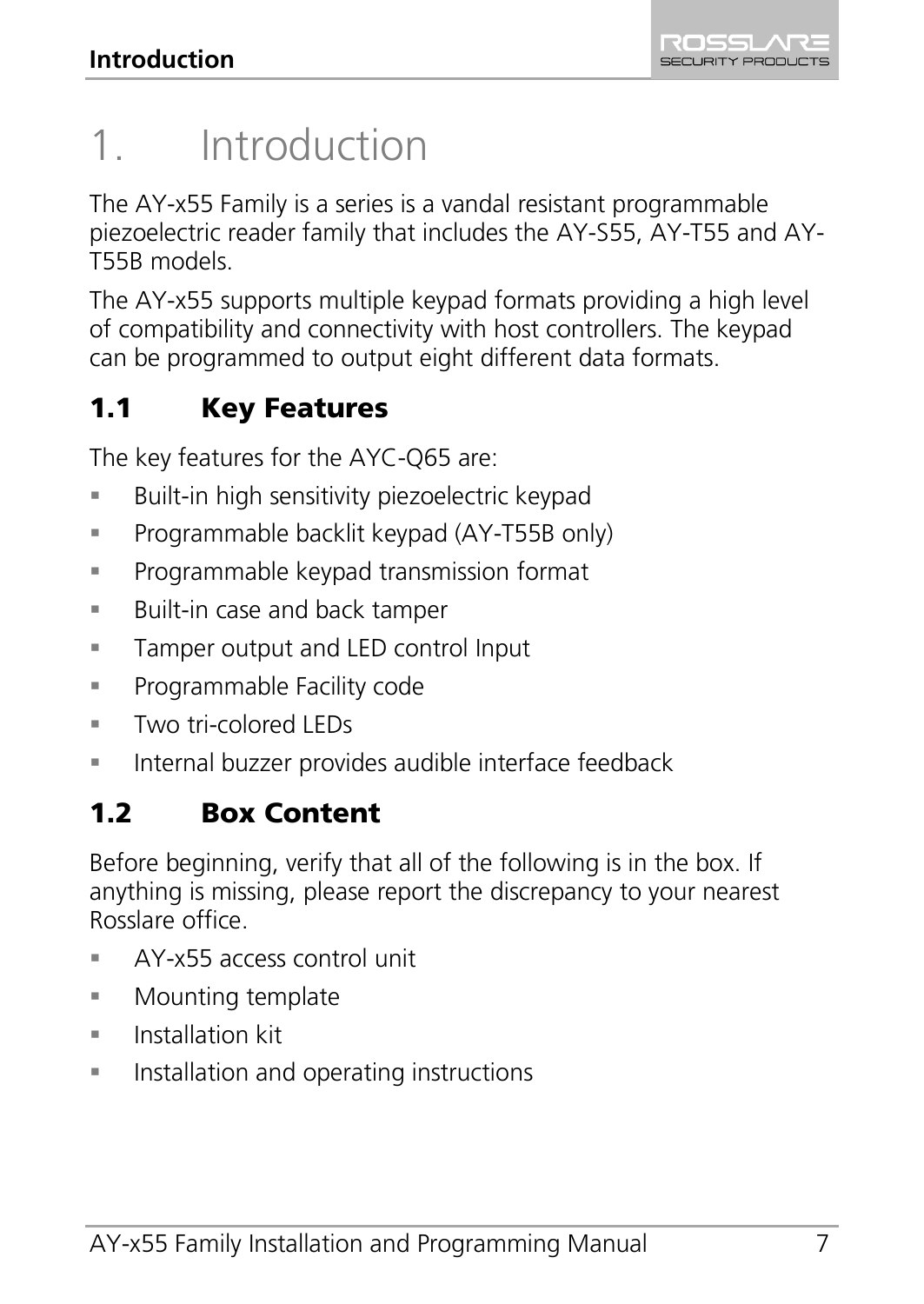# <span id="page-7-0"></span>1.3 Ancillary Equipment

The following equipment is required to complete your installation:

- Compatible host controller
- Power supply  $-5$  to 16 VDC (from a regulated power supply)

Rosslare accessories can be found on www.rosslaresecurity.com.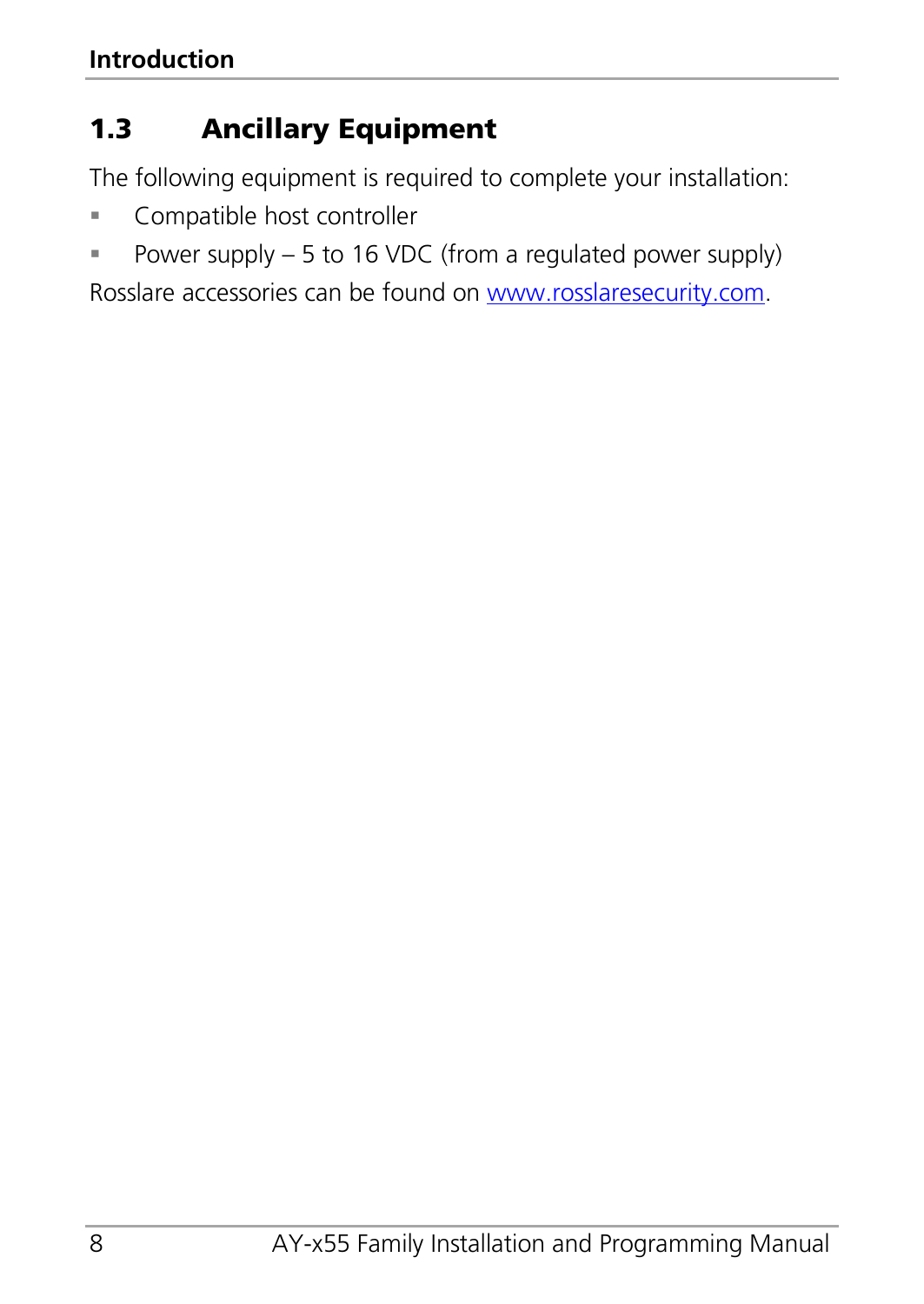# <span id="page-8-0"></span>2. Technical Specifications

## Electrical Characteristics

|                                      | <b>AY-S55</b>                                            | <b>AY-T55</b>                                                                  | <b>AY-T55B</b>                            |
|--------------------------------------|----------------------------------------------------------|--------------------------------------------------------------------------------|-------------------------------------------|
| Power Supply                         | Linear type (recommended)                                |                                                                                |                                           |
| Voltage Range                        | 5 to 16 VDC                                              |                                                                                |                                           |
| <b>Input Current</b>                 | Standby: 30 mA                                           | Standby: 30 mA                                                                 | Standby: 90 mA                            |
|                                      | Max: 120 mA                                              | Max: 120 mA                                                                    | Max: 180 mA                               |
| <b>Tamper Output</b>                 | Open collector, active low, max. sink current 32 mA      |                                                                                |                                           |
| <b>LED Control Input</b>             | Dry contact, N.O.                                        |                                                                                |                                           |
| <b>Environmental Characteristics</b> |                                                          |                                                                                |                                           |
| <b>Operating Temp.</b><br>Range      | -31°C to 63°C (-25°F to 145°F)                           |                                                                                |                                           |
| Operating<br>Environment             | Suitable for outdoor use (meets IP65)                    |                                                                                |                                           |
| Operating<br><b>Humidity Range</b>   | 0 to 95% (non-condensing)                                |                                                                                |                                           |
| <b>Dimensions</b>                    |                                                          |                                                                                |                                           |
| Height x Width x<br>Depth            | 150 x 42 x 27<br>mm (5.91 x 1.65<br>x 1.06 in.)          | 120 x 65 x 27 mm 120 x 65 x 27 mm<br>$(4.72 \times 2.56 \times$<br>$1.06$ in.) | $(4.72 \times 2.56 \times$<br>$1.06$ in.) |
| Weight                               | 400 g (14.11 oz)<br>500 g (17.64 oz)<br>502 g (17.71 oz) |                                                                                |                                           |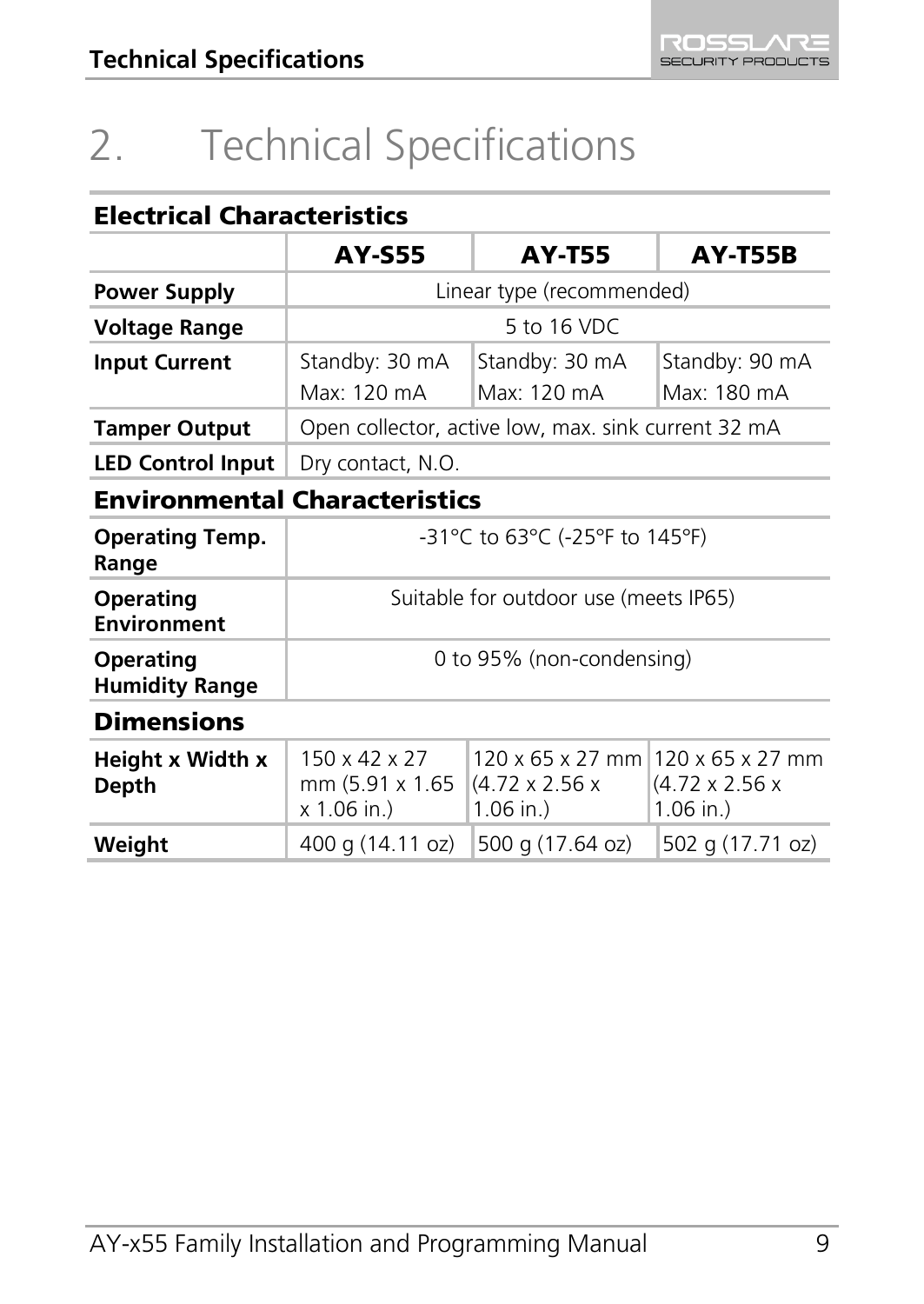# <span id="page-9-0"></span>3. Installation

# <span id="page-9-1"></span>3.1 Mounting Instructions

Before starting, select the location to mount the unit. This location should be at shoulder height.

## To mount the unit:

1. Drill holes into the back of the metal according to how you want to mount the AY-x55. For US Gang Box installation, there are two hole indicators on the back of the metal cover specifically aligned for the US Gang Box (marked as "A" in [Figure 1\)](#page-9-2). For a fourscrew custom installation, there are four indicators on the back (marked as "B" in [Figure 1\).](#page-9-2)

<span id="page-9-2"></span>

#### **Figure 1: Drilling Mounting Holes**



- 2. Route the interface cable from the reader to the controller (see Sectio[n 3.2\).](#page-10-0) A linear type power supply is recommended.
- 3. Screw the AY-x55 back cover to its mounting location.
- 4. Return the front cover of the AY-x55 to the mounted back plate.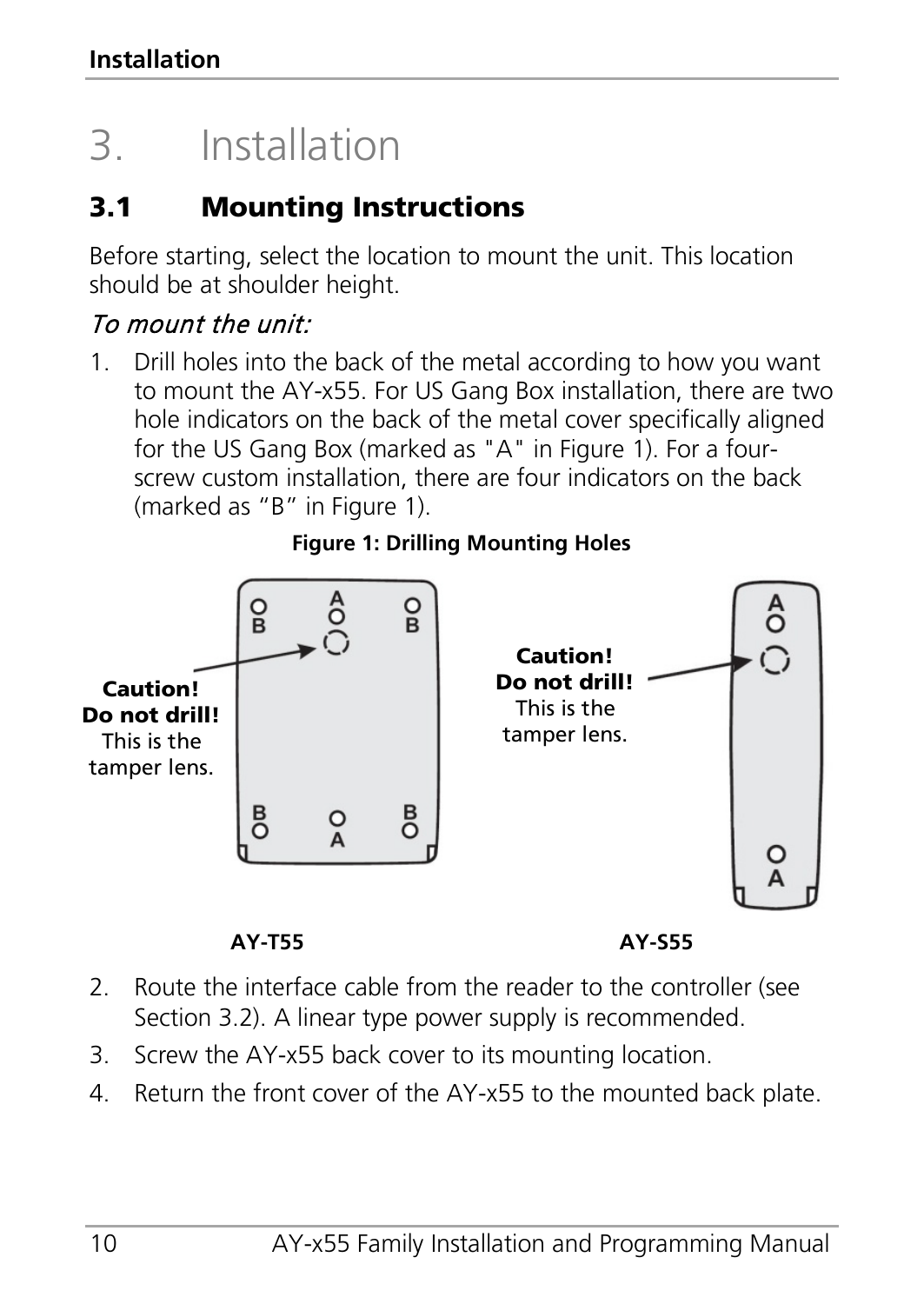5. Secure the front cover by using the supplied security screw in the installation kit. An L-shaped tool is provided for use when tightening the security screw.

# <span id="page-10-0"></span>3.2 Wiring Instructions

The reader is supplied with a 41-cm (16") pigtail, having a 6 conductor cable.

# To connect the unit to the controller:

- 1. Prepare the unit's cable by cutting the cable jacket back 2.5 cm (1") and strip the wire 2.5 cm (1").
- 2. Prepare the controller cable by cutting the cable jacket back 2.5 cm (1") and strip the wire 2.5 cm (1").
- 3. Splice the unit's pigtail wires to the corresponding controller wires and cover each connection.

<span id="page-10-1"></span>Refer t[o Table](#page-10-1) 1 and to the wiring diagrams provided on the following pages.

| Color  | Output             |
|--------|--------------------|
| Red    | +VDC               |
| Black  | Ground             |
| White  | Data 1/Clock       |
| Green  | Data 0 / Data      |
| Brown  | <b>LED Control</b> |
| Purple | Tamper             |

**Table 1: Wiring Colors**

- 4. If the tamper output is used, connect the purple wire to the correct input on the controller.
- 5. Trim and cover all unused conductors.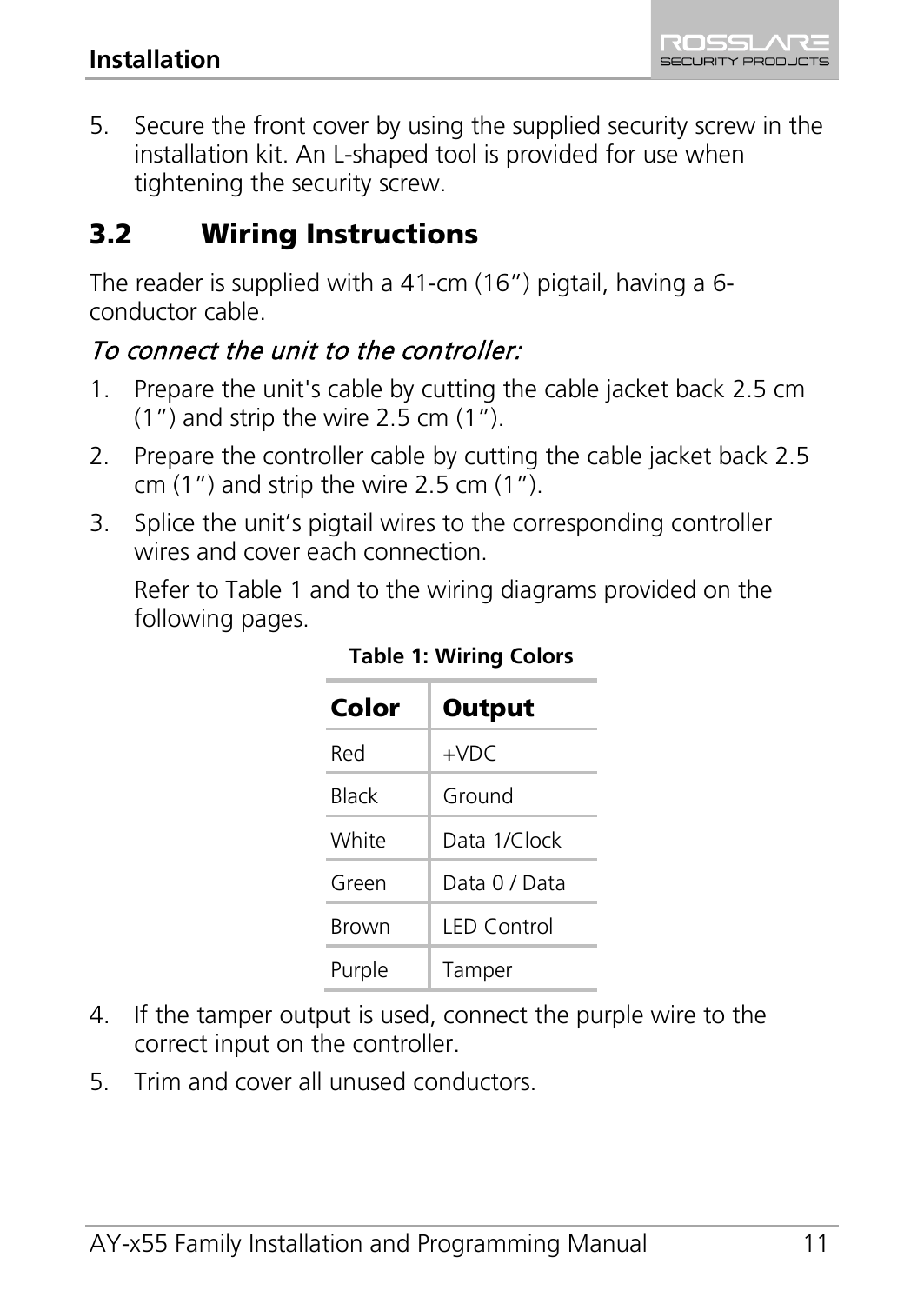# <span id="page-11-0"></span>4. Functionality

This chapter explains how the functionality of the reader.

# <span id="page-11-1"></span>4.1 Transmit Mode

When the AY-x55 is in Transmit mode, it is ready to receive data from a presented proximity card or from an entered PIN code.

When the reader is in Transmit mode, Mode/Transmit **O** and Door/Program the Transmit LED is red and the Program LED is off. **Red**

When a PIN entry is being transmitted, the Transmit LED flashes green.

**Mode/Transmit Door/Program Green**

Keyboard data can be sent via one of eight different keypad transmission formats (see Sectio[n 4.2.3\)](#page-13-1).

# <span id="page-11-2"></span>4.2 Programming the AY-x55

Programming the AY-x55 is done solely via the unit's keypad driven Programming Menu System. During the AY-x55's manufacturing process, certain codes and settings are pre-programmed. These settings are called the default factory settings.

[Table](#page-12-1) 2 shows the names of all the AY-x55 reader menus.

Default factory settings are marked by a "\*" sign.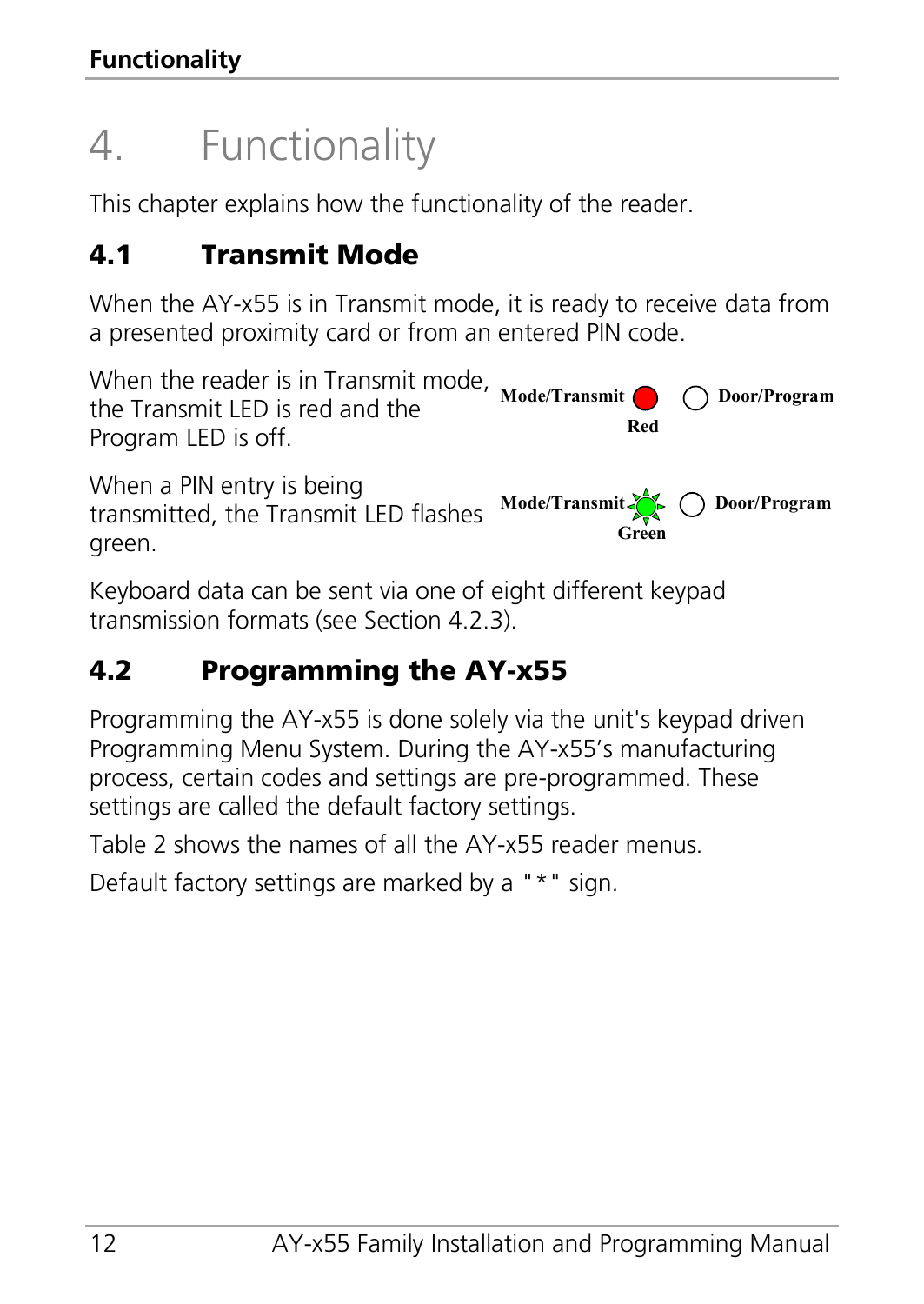<span id="page-12-1"></span>

| <b>Menu Description</b> |                                                                                                                                                                                                                                                                                                                                                                                                                                                     | Default  |
|-------------------------|-----------------------------------------------------------------------------------------------------------------------------------------------------------------------------------------------------------------------------------------------------------------------------------------------------------------------------------------------------------------------------------------------------------------------------------------------------|----------|
| 1                       | <b>Selecting Keypad Transmission Format</b><br>Single Key, Wiegand 6-Bit (Rosslare Format)<br>Single Key, Wiegand 6-Bit with Nibble $+$ Parity Bits<br>Single Key, Wiegand 8-Bit, Nibbles Complemented<br>4 Keys Binary + Facility Code, Wiegand 26-Bit<br>1 to 5 Keys + Facility Code, Wiegand 26-Bit<br>6 Keys BCD and Parity Bits, Wiegand 26-Bit<br>Single Key, 3x4 Matrix Keypad<br>1 to 8 Keys BCD, Clock & Data<br>Single Key, Wiegand 4-Bit | $^\star$ |
| з                       | <b>Changing the Programming Code</b>                                                                                                                                                                                                                                                                                                                                                                                                                | 1234     |
| 4                       | <b>Changing the Facility Code</b>                                                                                                                                                                                                                                                                                                                                                                                                                   | 0        |
| 6                       | <b>Backlight Options (AY-T55B only)</b><br>Off<br>On (default)<br>Off until key press when on for 10 seconds<br>Dimmed until key press when on for 10 seconds                                                                                                                                                                                                                                                                                       | *        |
| 0                       | <b>Return to Factory Default Settings</b>                                                                                                                                                                                                                                                                                                                                                                                                           |          |

#### **Table 2: Reader Programming Menus**

#### <span id="page-12-0"></span>4.2.1 Entering Programming Mode

To reach the Programming Menu System, the AY-x55 must first be placed into Programming mode.

#### To enter Programming mode:

1. Press **#** 4 times.

The Transmit LED turns off and the Program LED turns red.



2. Enter your 4-digit Programming code.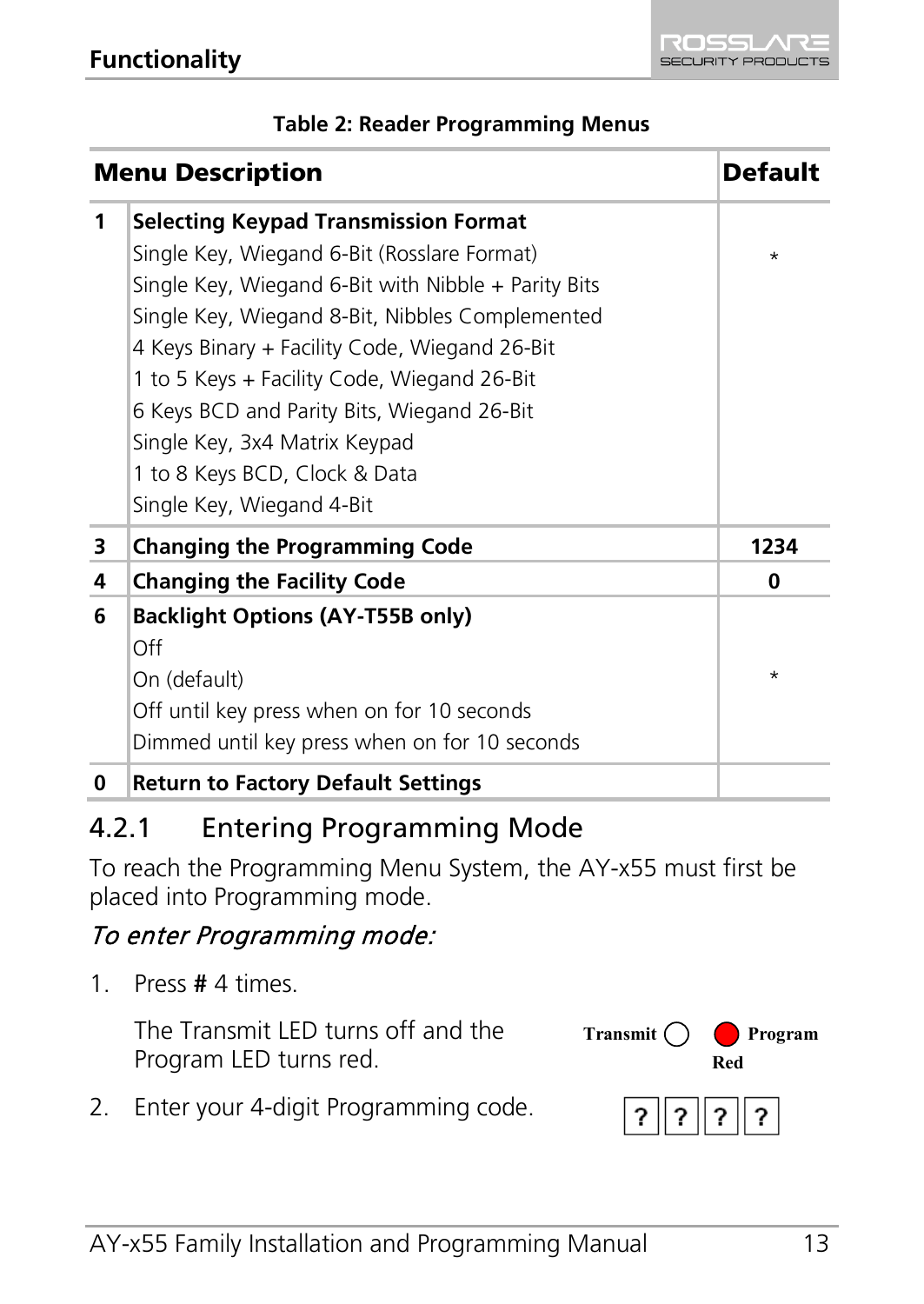If the Programming code is valid, the door LED turns green and the unit enters Programming mode.



The factory 4-digit Programming code is 1234.

• If a Programming code is not entered within 30 seconds, the unit returns to Transmit mode

# <span id="page-13-0"></span>4.2.2 Exiting Programming Mode

## To exit Programming mode:

- 1. Press **#** to exit the Programming mode at any time. **Transmit**  $\bigcirc$  ( ) Program **Red**
	- You hear a long beep.
	- **The Transmit LED turns red and the Program LED turns off.**

This indicates that the unit has returned to Transmit mode.

Wrong entries may reset the reader back to Transmit mode.

While in Programming mode, if no key is pressed for 30 seconds, the unit exits Programming mode and returns to Transmit mode.

## <span id="page-13-1"></span>4.2.3 Selecting Keypad Transmission Format

The AY-x55 has eight different keypad transmission formats.

See Sectio[n 4.2.3.1](#page-14-1) for more information on keypad transmission formats.

## To select the appropriate keypad transmission format:

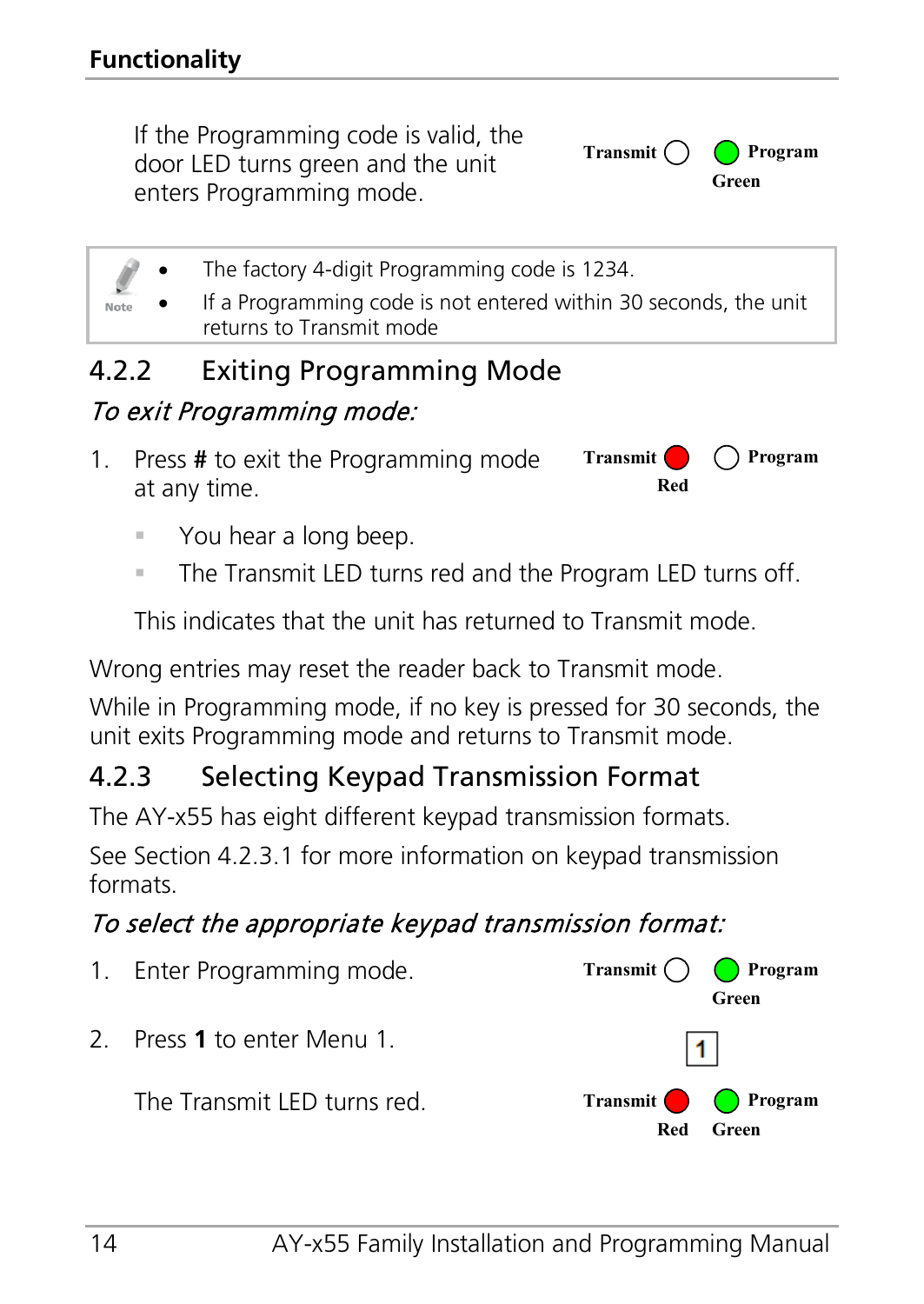3. Enter the appropriate option number for the keypad transmission format that you wish to select.



You hear three beeps.

The Program LED turns off and the Transmit LED turns red.



 $\overline{\mathbf{r}}$ 

If an incorrect option number is entered, a long beep is emitted the reader returns to Transmit mode, and the keypad transmission format remains unchanged.

• Only one keypad transmission format can be active at any one time. • When using the keypad transmission format "1 to 8 keys BCD, Note Clock & Data" (Option 8), an additional input is required to specify the number of keys in the PIN code.

#### <span id="page-14-1"></span>4.2.3.1 Keypad Transmission Format Option Number

<span id="page-14-0"></span>[Table 3](#page-14-0) presents the eight different keypad transmission formats.

#### **Table 3: Keypad Transmission Format Option Number**

| <b>Keypad Transmission Format</b>                   | <b>Option Number</b> |
|-----------------------------------------------------|----------------------|
| Single Key, Wiegand 6-Bit (Rosslare Format)         | 1*                   |
| Single Key, Wiegand 6-Bit with Nibble + Parity Bits | 2                    |
| Single Key, Wiegand 8-Bit, Nibbles Complemented     | Β                    |
| 4 Keys Binary + Facility Code, Wiegand 26-Bit       | 4                    |
| 1 to 5 Keys + Facility Code, Wiegand 26-Bit         | 5                    |
| 6 Keys BCD and Parity Bits, Wiegand 26-Bit          | 6                    |
| Single Key, 3x4 Matrix Keypad                       |                      |
| 1 to 8 Keys BCD, Clock & Data Single Key            | 8                    |

\* Option 1 is the default factory setting.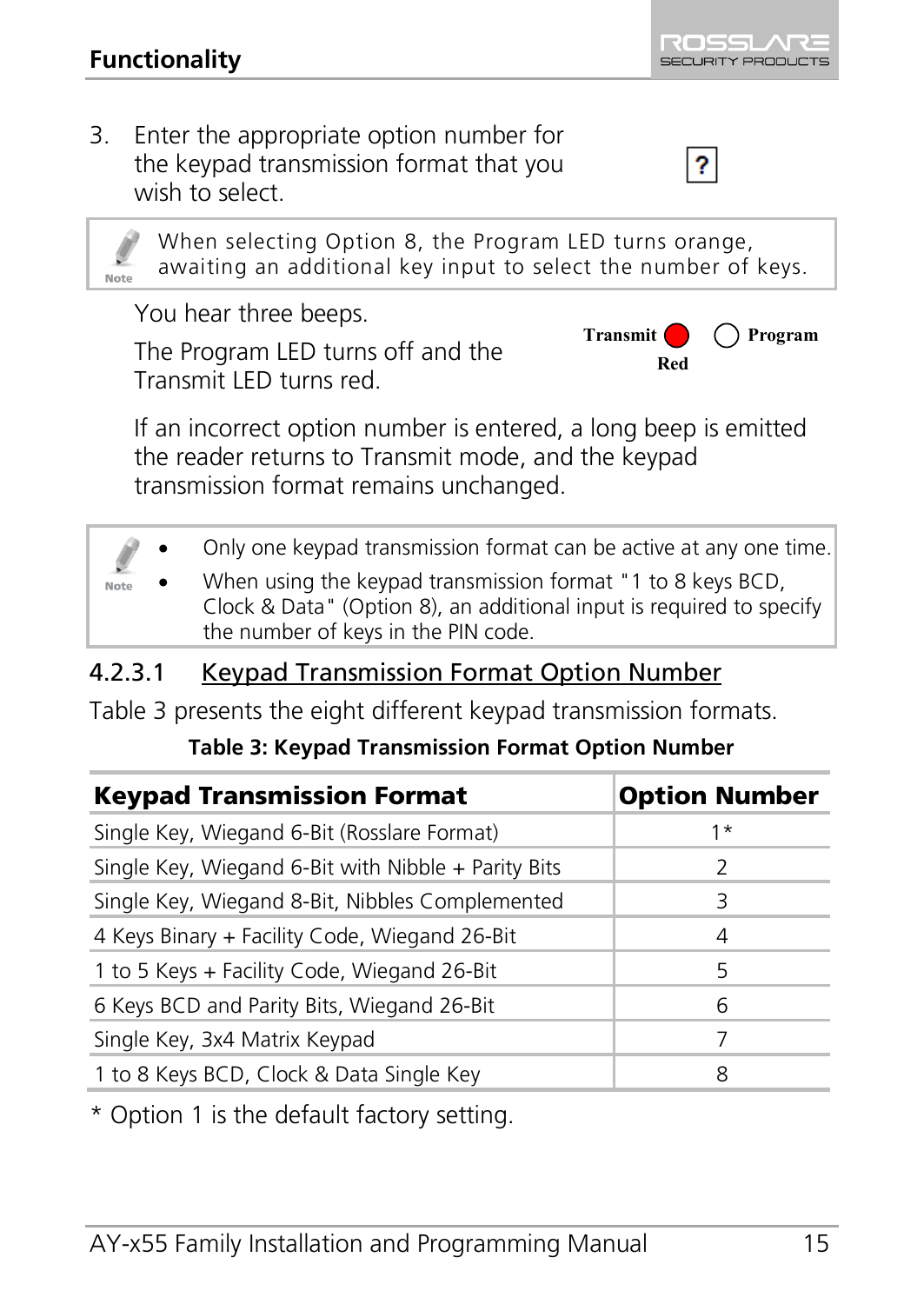More information on each of the different keypad transmission formats is available on the following pages.

## Option 1: Single Key, Wiegand 6-Bit (Rosslare Format)

Each key press immediately sends 4 bits with 2 parity bits added – even parity for the first 3 bits and odd parity for the last 3 bits.

| $0 = 1$ 1010 $0 = A''$ in Hexadecimal $6 = 1$ 0110 0 |                                        |
|------------------------------------------------------|----------------------------------------|
| $1 = 0,0001,0$                                       | $7 = 101111$                           |
| $2 = 0,0010,0$                                       | $8 = 110001$                           |
| $3 = 0.00111$                                        | $9 = 110010$                           |
| $4 = 101001$                                         | $\Box$ = 1 1011 1 = "B" in Hexadecimal |
| $5 = 101010$                                         | $# = 0$ 1100 1 = "C" in Hexadecimal    |

## Option 2: Single Key, Wiegand 6-Bit Nibble and Parities

Each key press immediately sends 4 bits with 2 parity bits added – even parity for the first 3 bits and odd parity for the last 3 bits.

| $0 = 0,00001$  | $6 = 101100$                        |
|----------------|-------------------------------------|
| $1 = 0,0001,0$ | $7 = 101111$                        |
| $2 = 0.00100$  | $8 = 110001$                        |
| $3 = 0.00111$  | $9 = 110010$                        |
| $4 = 101001$   | $A = 1$ 1010 0 = "A" in Hexadecimal |
| $5 = 101010$   | $# = 1 10111 = "B"$ in Hexadecimal  |

#### Option 3: Single Key, Wiegand 8-Bit Nibbles Complemented

This option inverts the most significant bits in the message leaving the least 4 significant bits as a Binary Coded Decimal (BCD) representation of the key. The host system receives an 8-bit message.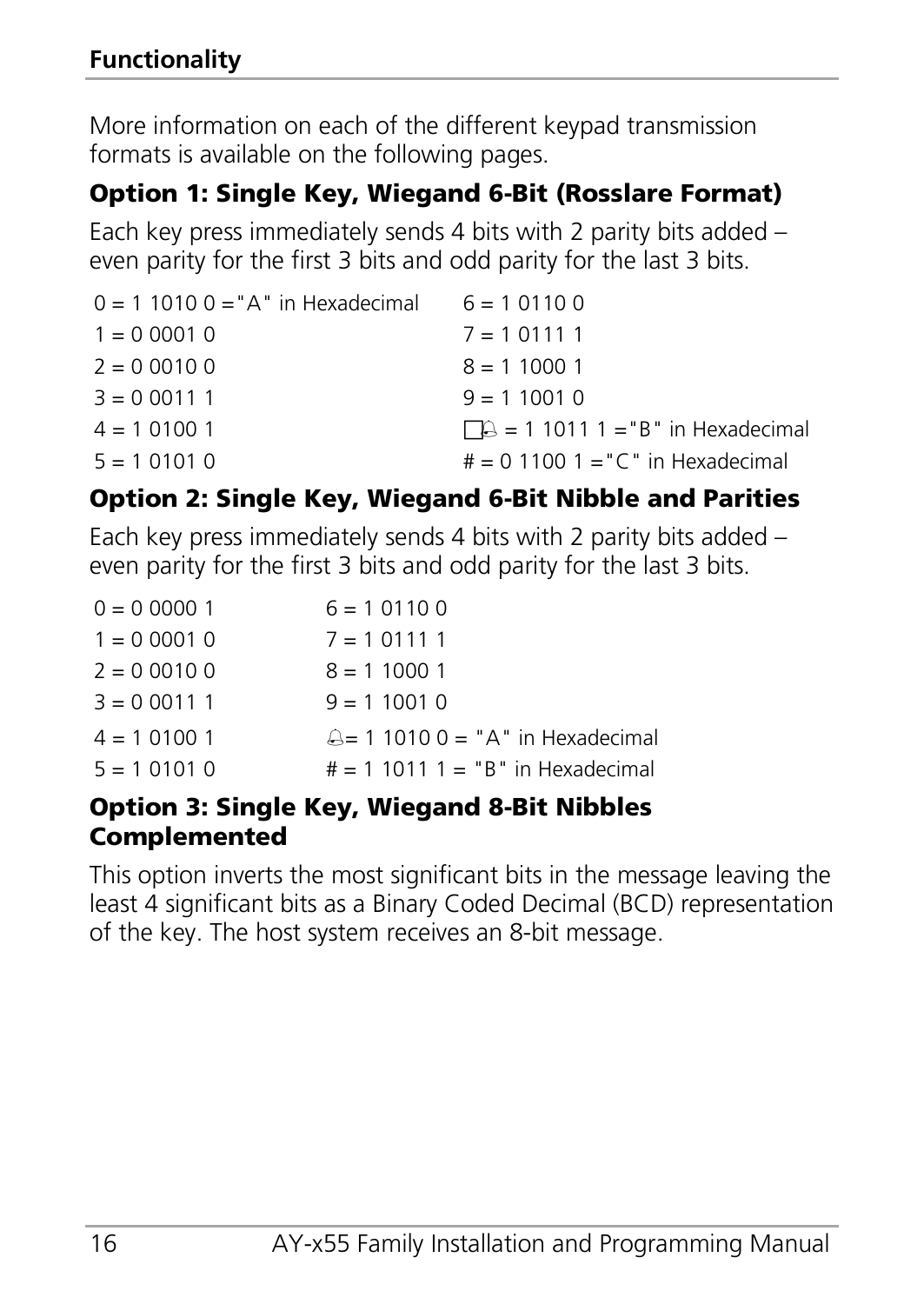| $0 = 11110000$ | $6 = 10010110$                      |
|----------------|-------------------------------------|
| $1 = 11100001$ | $7 = 10000111$                      |
| $2 = 11010010$ | $8 = 01111000$                      |
| $3 = 11000011$ | $9 = 01101001$                      |
| $4 = 10110100$ | $A = 01011010 = "A"$ in Hexadecimal |
| $5 = 10100101$ | $# = 01001011 = "B"$ in Hexadecimal |

#### Option 4: 4 Keys Binary + Facility Code, Wiegand 26-Bit

This option buffers 4 keys and outputs keypad data with a 3-digit Facility code like a standard 26-Bit card output.

The Facility code is set in Programming Menu number four and can be in the range 000 to 255. The factory default setting for the Facility code is 000 (see Section [4.2.5\).](#page-20-0)

The keypad PIN code is 4-digit long and can range between 0000 and 9999. On the fourth key press of the 4-digit PIN code, the data is sent across the Wiegand Data lines as binary data in the same format as a 26-Bit Card.

If  $\triangle$  or **#** are pressed are pressed during PIN code entry, the keypad clears the PIN code entry buffer, generate a beep and is ready to receive a new 4-digit keypad PIN code.

If the entry of the 4-digit keypad PIN code is disrupted and no number key is pressed within 5 seconds, the keypad clears the PIN code entry buffer, generate a beep and is ready to receive a new 4-digit keypad PIN code.

(EP) FFFF FFFF AAAA AAAA AAAA AAAA (OP)

Where:

 $EP = Even$  parity for first 12 bits

 $OP = Odd$  parity for last 12 bits

 $F = 8$ -bit Facility code

 $A = 16$ -bit code generated from keyboard

# Option 5: 1 to 5 Keys + Facility Code, Wiegand 26-Bit

Option 5 buffers up to 5 keys and outputs keypad data with a Facility code like a 26-Bit card output.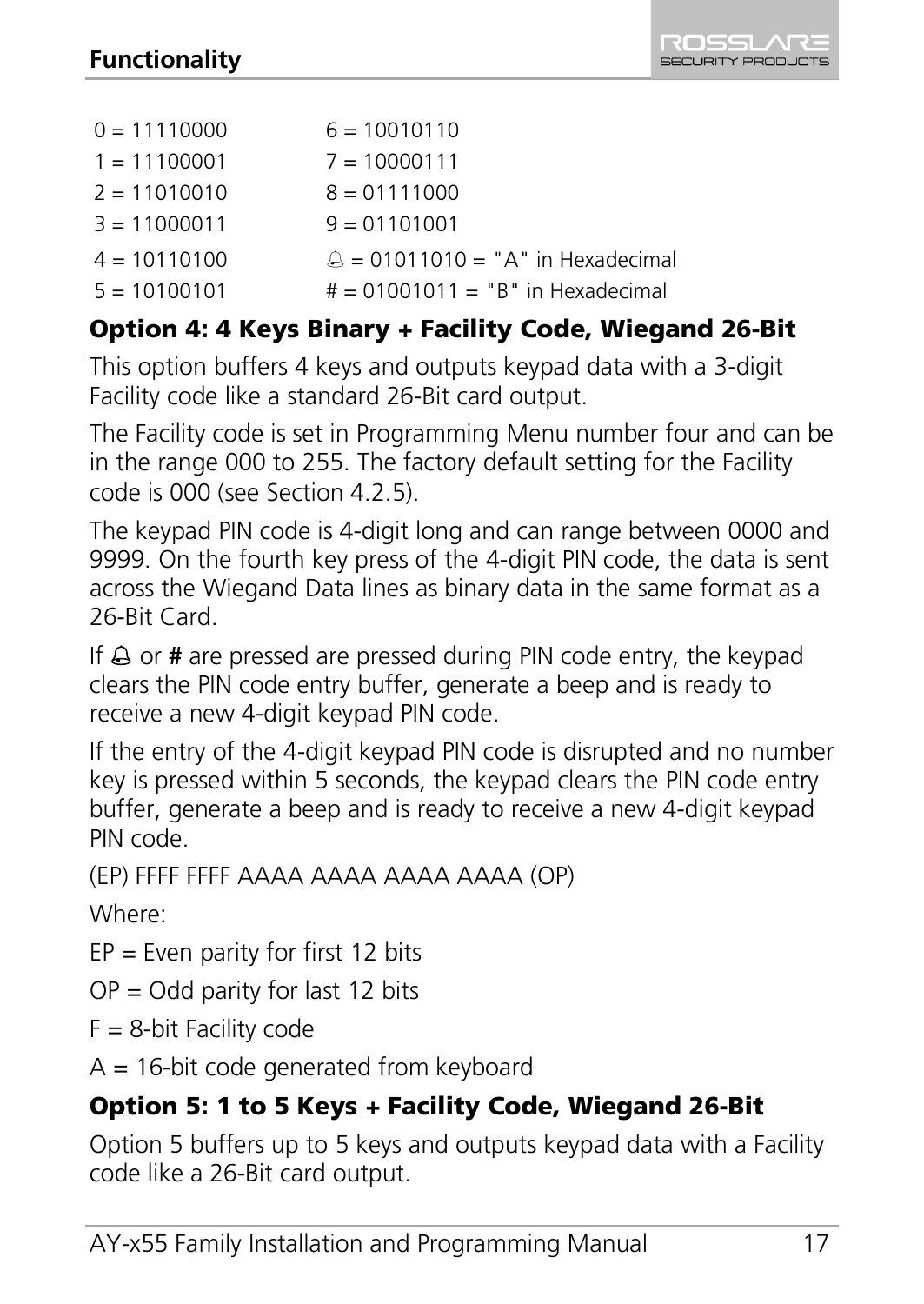The Facility code is set in Programming Menu number four and can be in the range 000 to 255. The factory default setting for the Facility code is 000 (see Section [4.2.5\).](#page-20-0)

The keypad PIN code can be one to five digits in length and can range between 1 and 65,535. When entering a keypad PIN code that is less than 5 digits in length, **#** must be pressed to signify the end of PIN code entry. For keypad PIN codes that are 5 digits in length, on the fifth key press of the 5-digit PIN code, the data is sent across the Wiegand Data lines as binary data in the same format as a 26-Bit Card.

If  $\triangle$  is pressed during PIN code entry or a PIN code greater than 65,535 is entered, the keypad clears the PIN code entry buffer, generates a beep and is ready to receive a new 5-digit keypad PIN code.

If the entry of the 1- to 5-digit keypad PIN code is disrupted and a number key or **#** is not pressed within 5 seconds, the keypad clears the PIN code entry buffer, generates a medium length beep and is ready to receive a new 1- to 5-digit keypad PIN code.

(EP) FFFF FFFF AAAA AAAA AAAA AAAA (OP)

Where:

 $EP = Even$  parity for first 12 bits

 $OP = Odd$  parity for last 12 bits

 $F = 8$ -bit Facility code

 $A = 16$ -bit code generated from keyboard

# Option 6: 6 Keys BCD and Parity Bits, Wiegand 26-Bit

Option 6 sends buffer of 6 keys, adds parity and sends a 26-Bit Binary BCD message. Each key is a 4-bit equivalent of the decimal number.

The kevpad PIN code must be 6 key presses long. On the sixth key press of the 6-digit PIN code, the data is sent across the Wiegand Data lines as a BCD message.

If the entry of the 6-digit keypad PIN code is disrupted and no number key is pressed within 5 seconds, the keypad clears the PIN code entry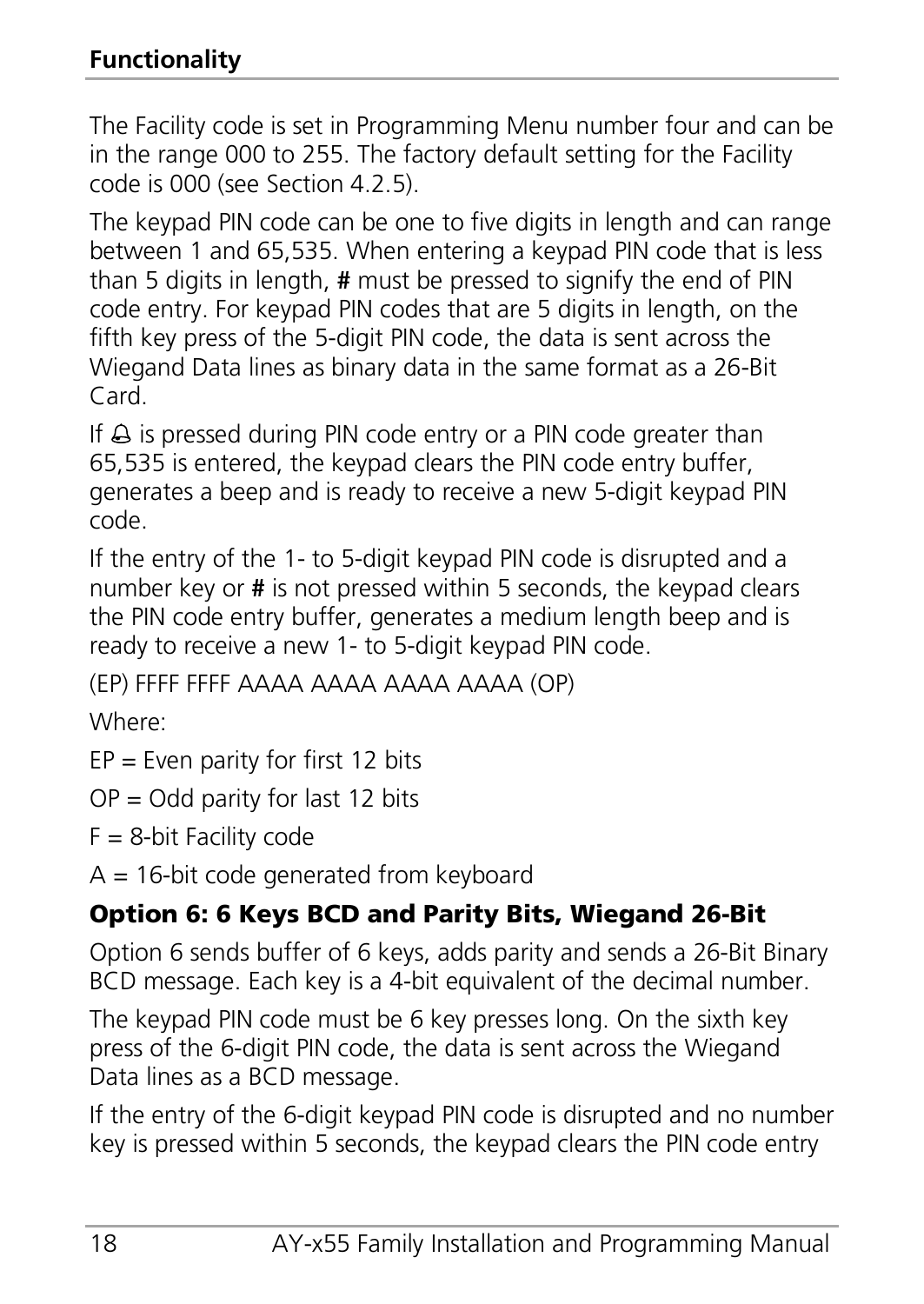buffer, generates a medium length beep and is ready to receive a new 6-digit keypad PIN code.

```
(EP) AAAA BBBB CCCC DDDD EEEE FFFF (OP)
```
Where:

 $EP = Even$  parity for first 12 bits

 $OP = Odd$  parity for last 12 bits

| $A =$ The first key entered | $D =$ Fourth key entered |
|-----------------------------|--------------------------|
| $B =$ Second key entered    | $E =$ Fifth key entered  |
| $C =$ Third key entered     | $F =$ Sixth key entered  |

#### Option 7: Single Key, 3x4 Matrix Keypad

This unique mode is intended to let the host controller scan the AYx55 keypad while still keeping the proximity card readers Wiegand 26-Bit or Clock & Data formats active.

An optional interface board must be used between the AY-x55 and the host system. Each key press is immediately sent on DATA0 as an ASCII character at a baud rate of 9600 bits per second.

When a key is pressed DATA1 is pulled "low" until the key is released at which point DATA1 is set to "high". This allows the controller to detect the duration of the key press.

The MD-P64 interface unit outputs the data received to 7 outputs emulating a keyboard. The interface unit does not affect any data that it receives from the proximity reader whether it is Wiegand 26-Bit or Clock & Data.

Key pressed = ASCII Value

| $0 = '0'$ (0x30 hex) | $6 = 6'$ (0x36 hex)   |
|----------------------|-----------------------|
| $1 = '1' (0x31$ hex) | $7 = '7'$ (0x37 hex)  |
| $2 = '2'$ (0x32 hex) | $8 = '8'$ (0x38 hex)  |
| $3 = 3' (0x33$ hex ) | $9 = '9'$ (0x39 hex)  |
| $4 = 4' (0x34$ hex)  | A= '* ' (0x2A hex)    |
| $5 = '5' (0x35$ hex) | $# = '#' ( 0x23$ hex) |
|                      |                       |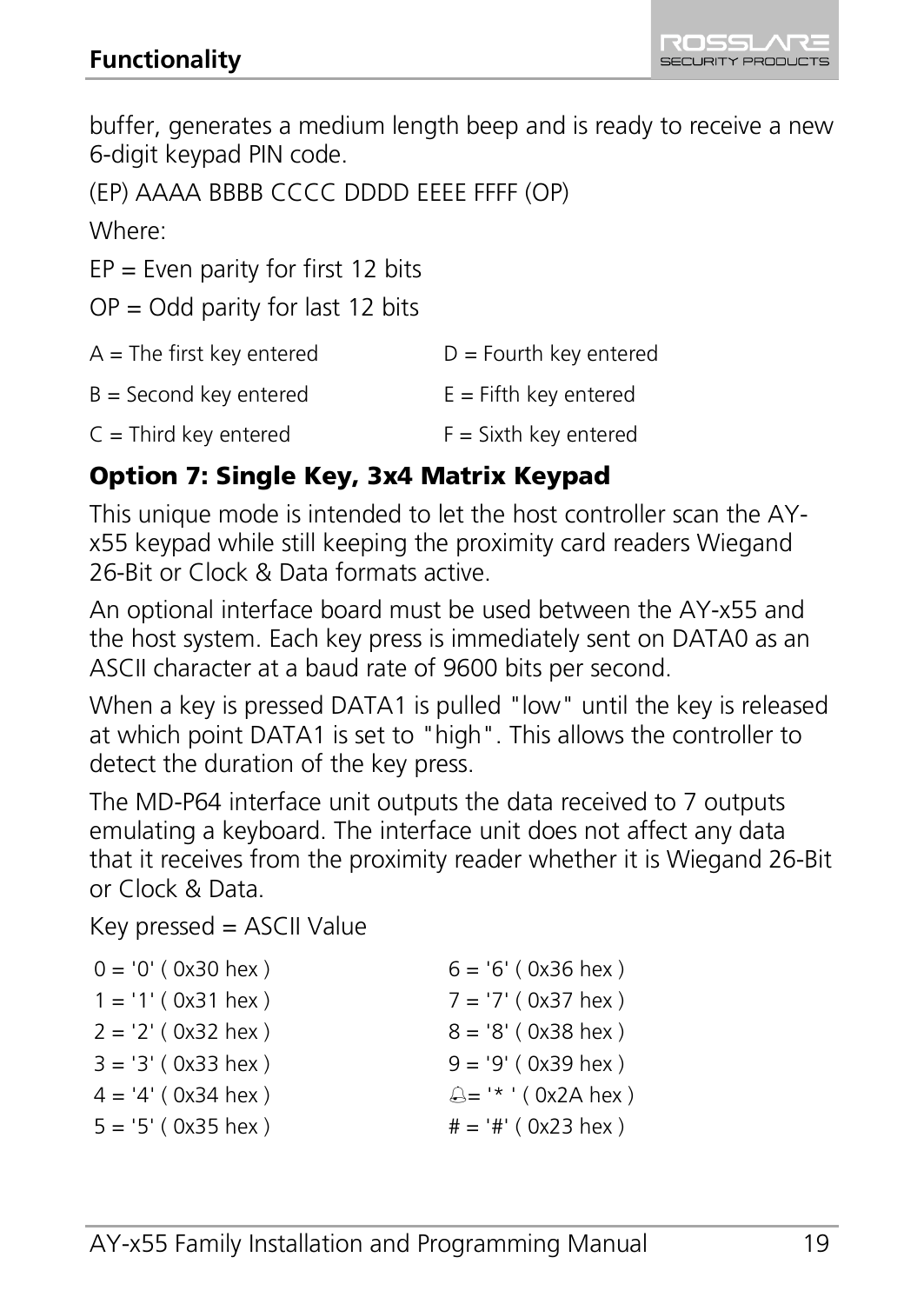#### Option 8: 1 to 8 Keys BCD, Clock & Data

Buffers up to 8 keys and outputs keypad data without a Facility code like standard Clock and Data card output.

The keypad PIN code can be one to eight digits in length. The PIN code length is selected while programming the reader for Option 8. The reader transmits the data when it receives the last key press of the PIN code. The data is sent across the two data output lines as binary data in Clock & Data format.

If  $\triangle$  or **#** are pressed during PIN code entry, the keypad clears the PIN code entry buffer, generates a beep, and is ready to receive a new keypad PIN code.

If the entry of the digit keypad PIN code is disrupted and a number key or **#** is not pressed within 5 seconds, the keypad clears the PIN code entry buffer, generates a medium length beep, and is ready to receive a new keypad PIN code.



When using the keypad transmission format "1 to 8 keys BCD, Clock & Data" (Option 8) an additional input is required to specify the number of keys in the PIN code.

# <span id="page-19-0"></span>4.2.4 Changing the Programming Code

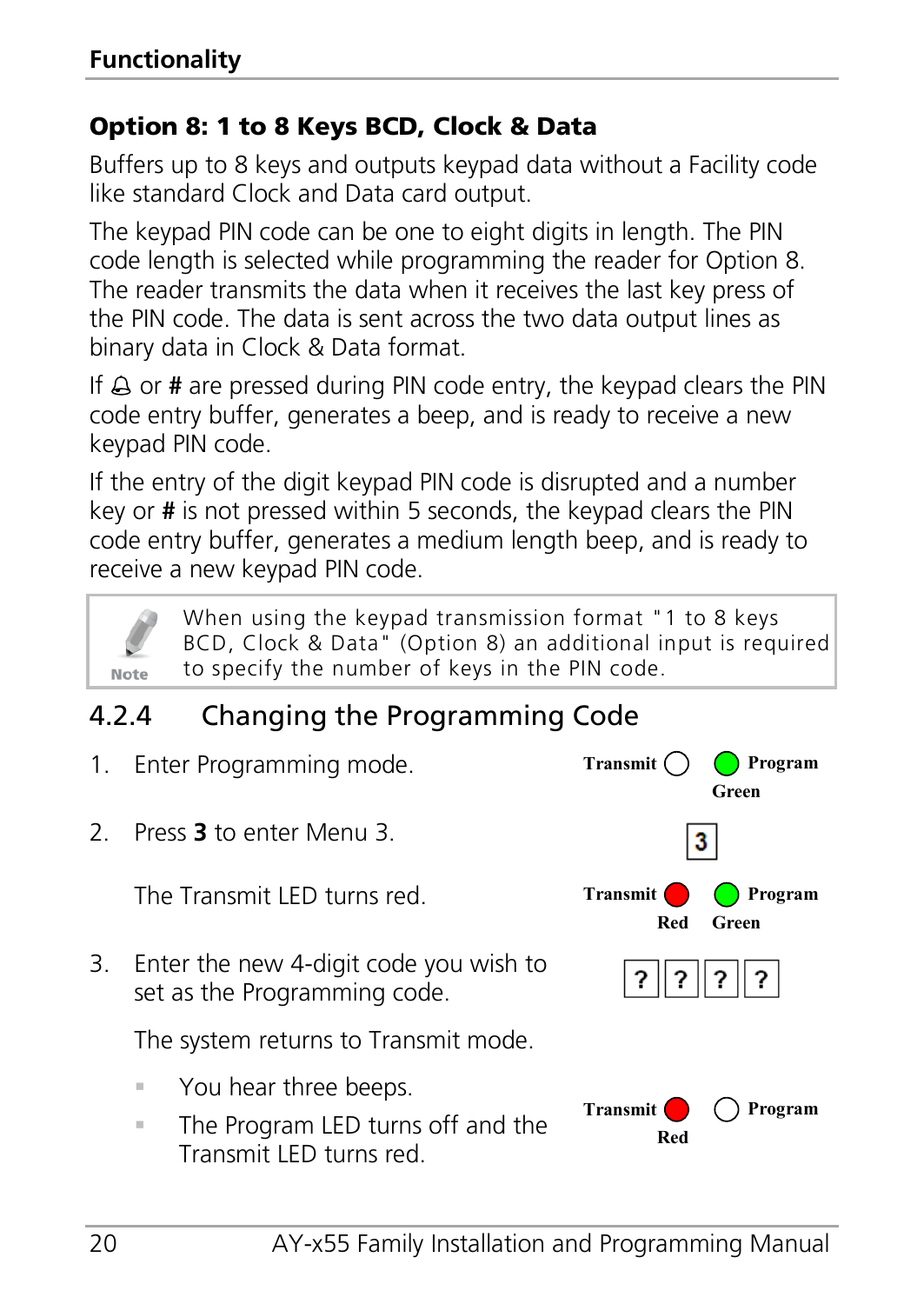ROSSL SECURITY PRODUCTS

<span id="page-20-0"></span>

<span id="page-20-1"></span>The Transmit LED turns red.



3. Enter the appropriate option number for the backlight option that you wish to select: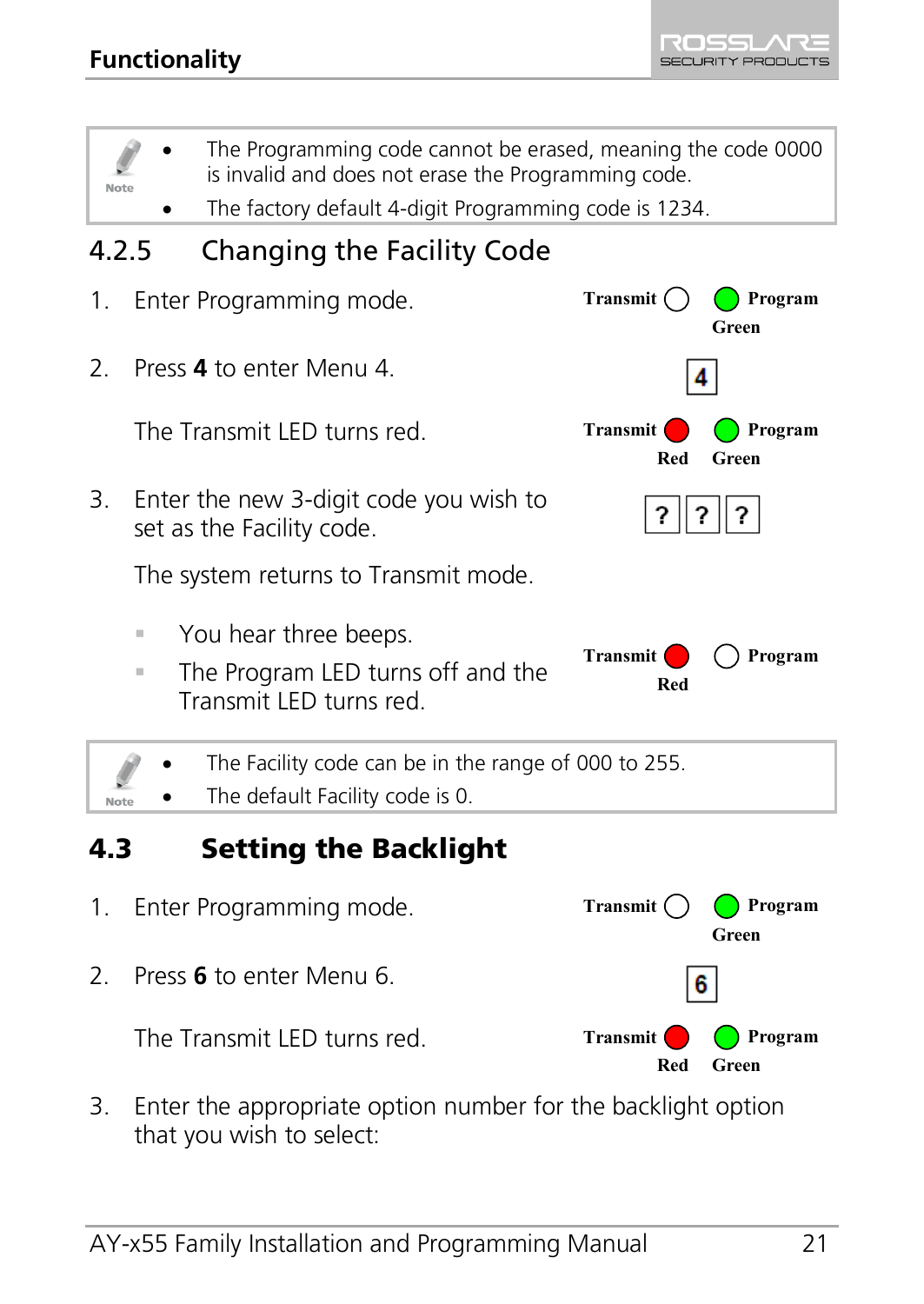- **0** for always off
- **1** for always on
- **2** for 10 sec. backlight after a key is pressed otherwise off
- **3** for 10 sec. backlight after a key is pressed otherwise dimmed

The system returns to Transmit mode.

- You hear three beeps.
- **The Program LED turns off and the** Transmit LED is red.



## <span id="page-21-0"></span>4.4 Return to Factory Default Settings



You must be very careful before using this command! This erases the entire memory and return all codes to their factory default setting.

- 1. Enter Programming mode. Transmit () **Program Green** 2. Press **0** to enter Menu 0.  $\bf{0}$ The Transmit and Program LEDs flash red.
- 3. Enter your 4-digit programming code.

If the Programming code is valid, all memory is erased. You hear three beeps and the controller returns to Normal mode.

If the Programming code is invalid, you hear a long beep and the controller returns to Normal mode without erasing the memory of the controller.

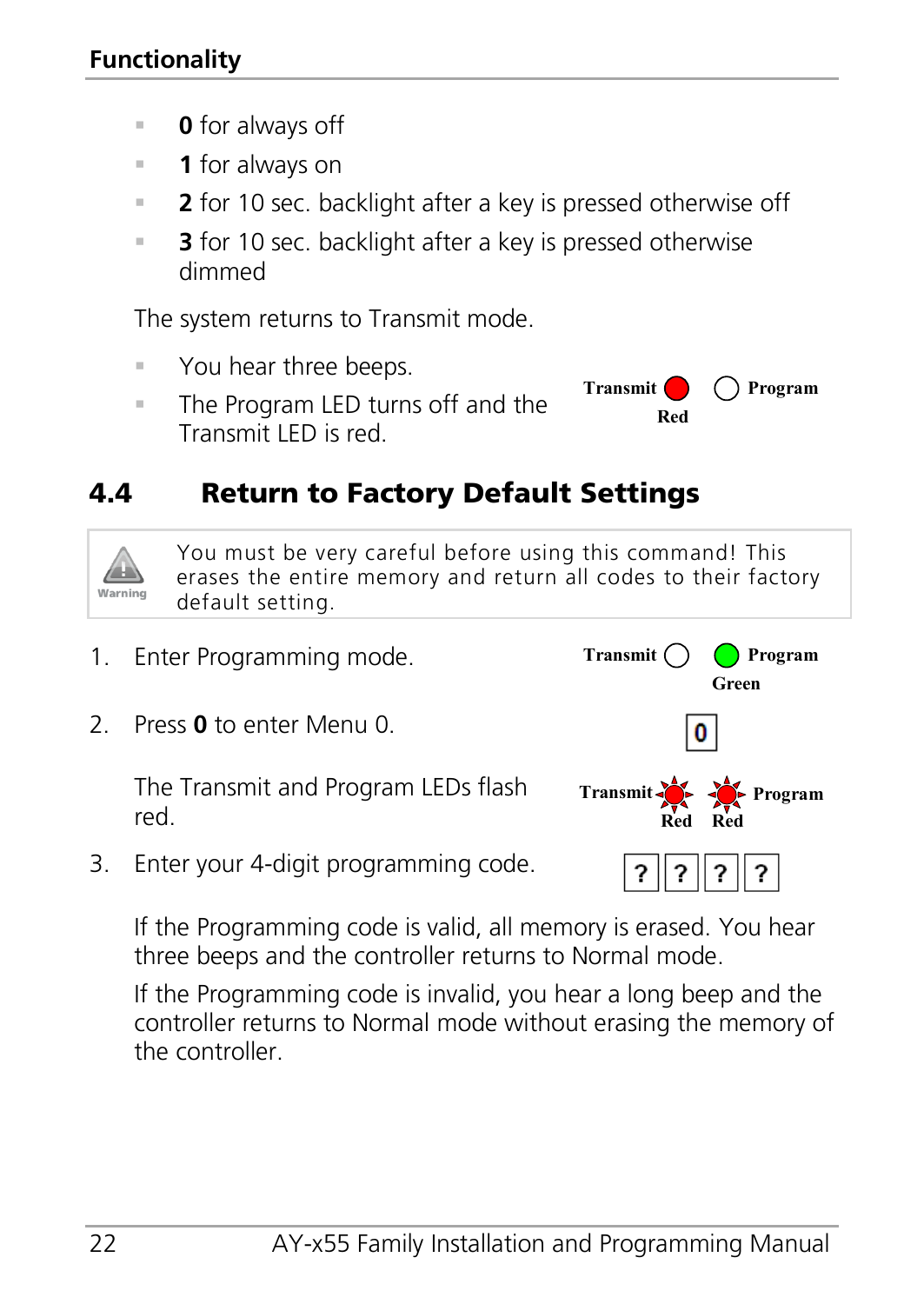# <span id="page-22-0"></span>4.5 Replacing a Lost Programming Code

In the event that the Programming code is forgotten, the AY-x55 can be reprogrammed in the field using the following instructions:

- 1. Remove power from the reader.
- 2. Activate tamper by removing the reader from the wall or removing the reader's case.
- 3. Apply power to the reader.
- 4. You now have 10 seconds to enter Programming mode using the factory default Programming code 1234.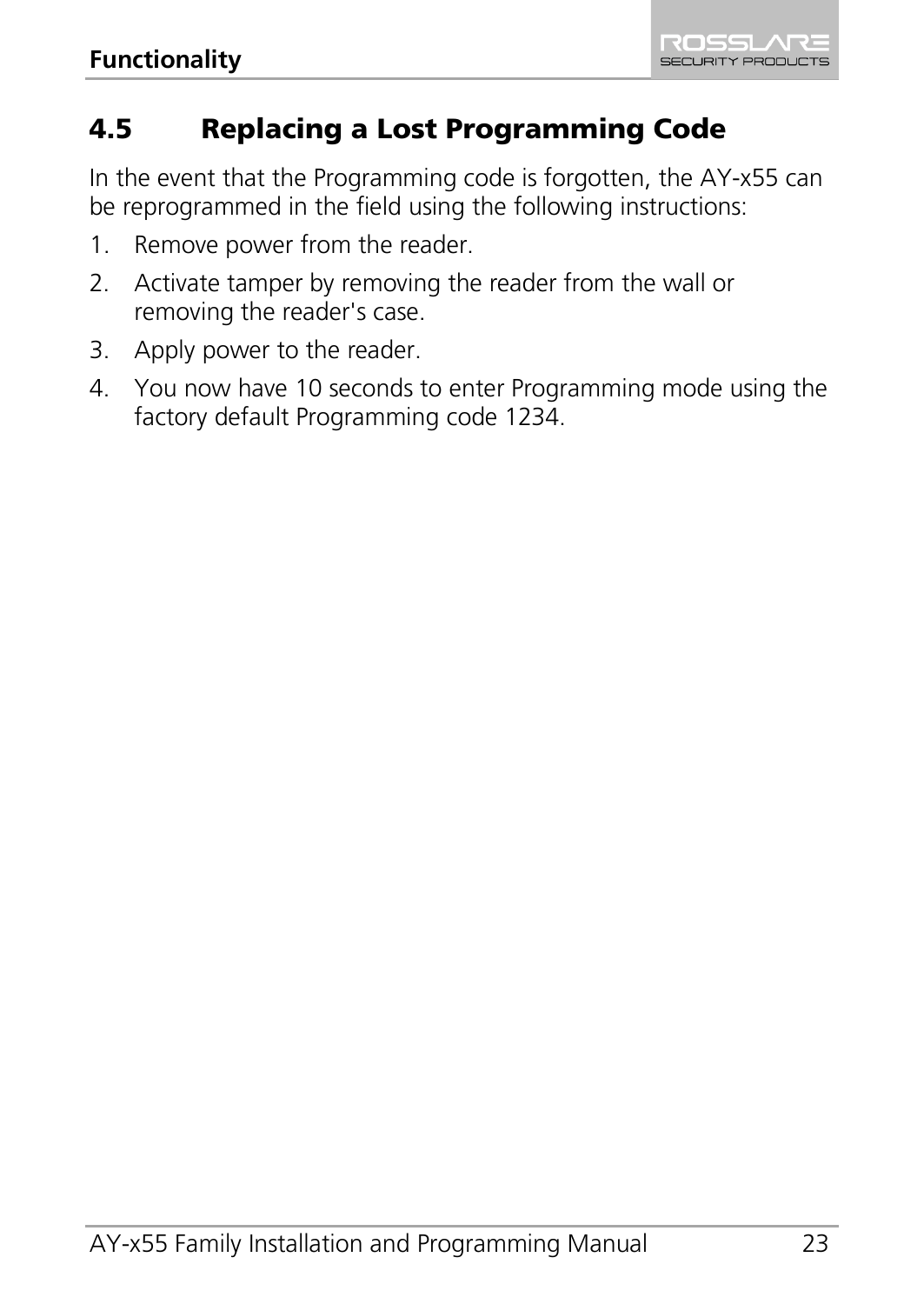# <span id="page-23-0"></span>A. Limited Warranty

The full ROSSLARE Limited Warranty Statement is available in the Quick Links section on the ROSSLARE website at [www.rosslaresecurity.com.](http://www.rosslaresecurity.com/)

Rosslare considers any use of this product as agreement to the Warranty Terms even if you do not review them.